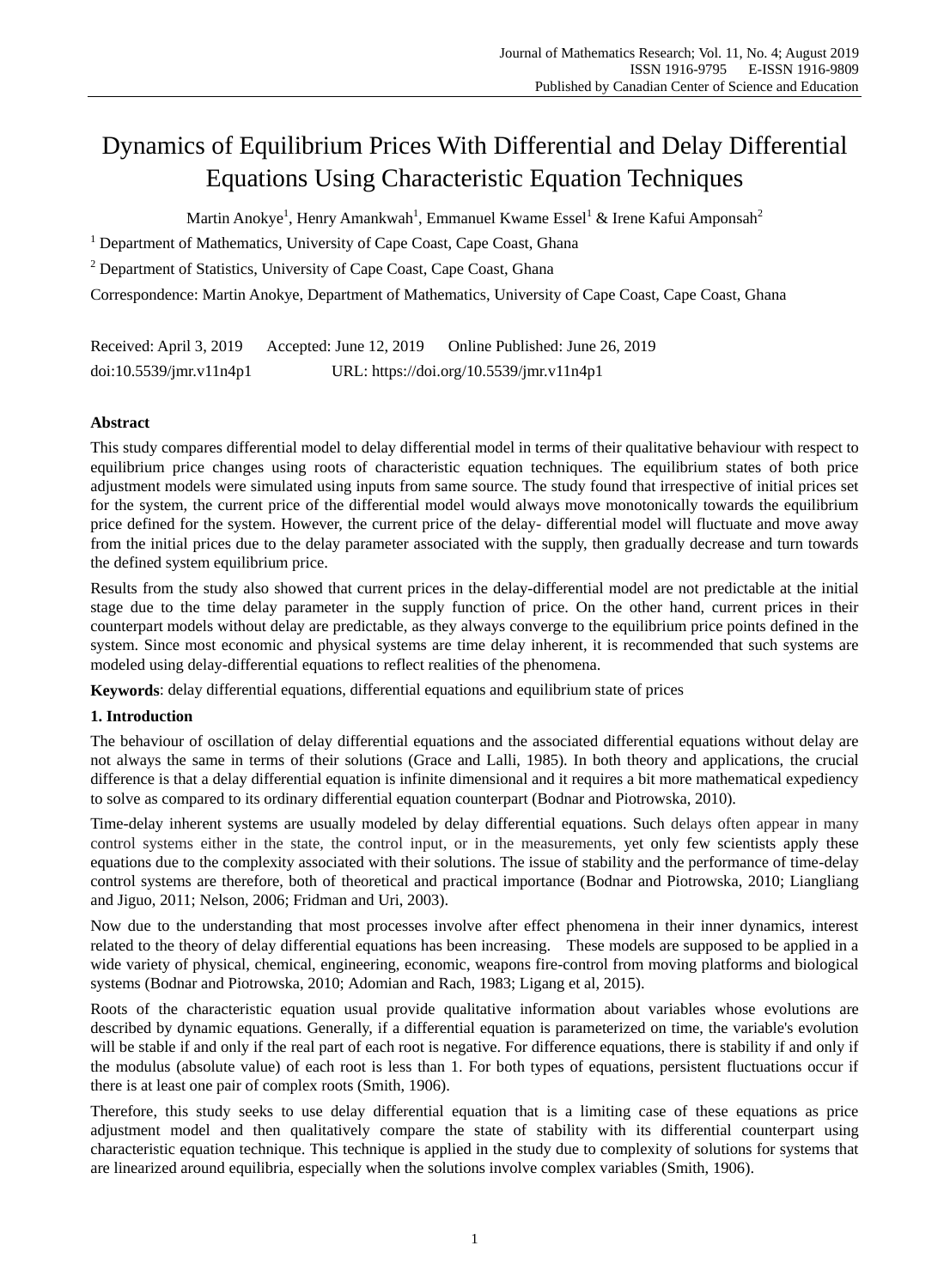There is no doubt, that the outcomes of the study would enhance the understanding of the qualitative behavior and solutions of delay differential and differential equations so that real-life systems that are time parameterized could be modeled using appropriate mathematical approach.

## **2. Methods**

This paper presents the dynamics of stability conditions of both differential and delay-differential equations applied as price adjustment functions. Therefore, the two mathematical methods are used to model time dependent processes in economics, specifically, demand and supply of commodities and then qualitatively examine their stability behaviour using characteristic equation techniques.

## *2.1 Price Adjustment Differential Model Without Delay*

Given demand and supply functions of price with time equation respectively of the form

$$
D_{p(t)} = \alpha + \beta P_{(t)}; \quad \beta < 0 \tag{1}
$$

$$
S_{p(t)} = \lambda + \delta P_{(t)}; \quad \delta > 0
$$
 (2)

where  $\alpha$  and  $\lambda$  are intercepts,  $\beta$  is the change in demand and  $\delta$  is the change in supply.

The assumption is that the demand and supply of the commodity are dependent on only the price set for the commodity in a single market where there are no substitutes. Also, from the Walrasian model assumption, the rate of change of price involving the (1) and (2) is given by

$$
P'_{(t)} = \gamma (D_{p_{(t)}} - S_{p_{(t)}}). \tag{3}
$$

Where  $y > 0$  is the rate of change that makes (1) and (2) results in equilibrium. Substituting (1) and (2) into (3) gives

$$
P'_{(t)} = \gamma(\alpha - \lambda + (\beta - \delta)P_{(t)}).
$$
\n(4)

Equation (4) is simplified if the following notations are adopted: let  $-\rho = \gamma(\beta - \delta) > 0$  and

 $p_e = \frac{\alpha - \lambda}{s} > 0$ , then dividing through (4) by  $(\delta - \beta)$ , we have  $\delta - \beta$  $=\frac{\alpha-\lambda}{\delta-\beta}>0$ 

$$
P'_{(t)} = -\rho (P_{(t)} - P_e),
$$
\n(5)

where  $P_e$  is the equilibrium price. At  $P_t = P_e$  there is no price change. If  $Z_{(t)} = P_{(t)} - P_e$  denotes the deviation from equilibrium then  $Z'_{(t)} = P'_{(t)}$  and (5) is reduced to the form

$$
Z'_{(t)} = -\rho Z_{(t)},\tag{6}
$$

which could be solved by method of characteristics if  $Z_{(t)} = Ce^{\varphi t}$  where C is a constant and  $\varphi$  is the root of the (6).

This implies that

$$
\varphi Ce^{\varphi t} = -\rho Ce^{\varphi t} \tag{7}
$$

and thus,

$$
(\varphi + \rho)Ce^{\varphi t} = 0 \Longrightarrow \varphi = -\rho.
$$

Using the notation under  $(5)$ , the general solution in terms of price at time  $(t)$  is given by

$$
P_{(t)} = P_e + Ce^{-\rho t}.
$$
 (8)

The particular solution at time  $t = 0$ , with initial price (condition)  $P_{(0)} = P_0$  is also obtained as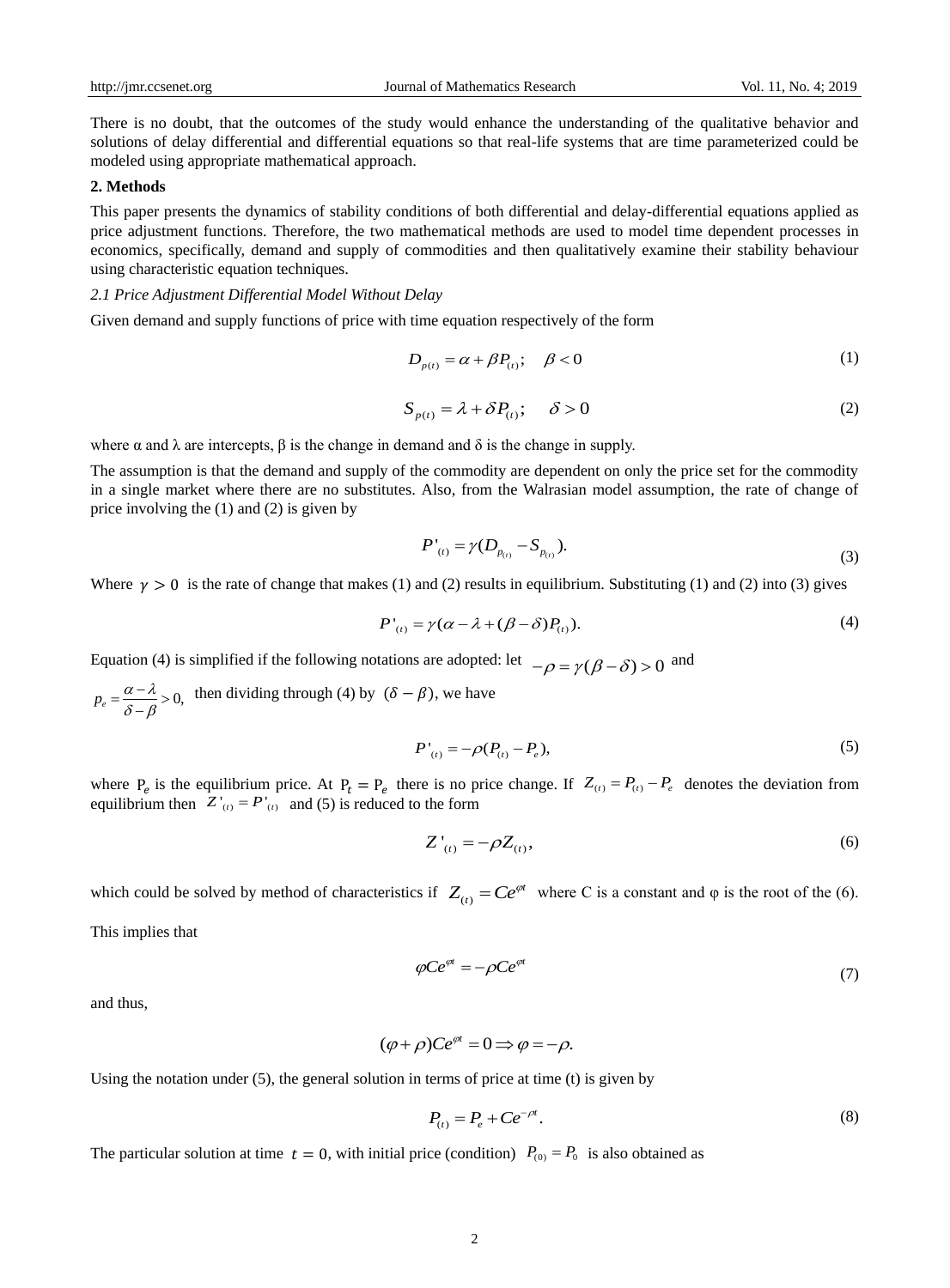$$
P_{(t)} = P_e + (P_0 - P_e)e^{-\rho t}
$$
\n(9)

This means that irrespective of the initial price  $P_0$  set for the (9), as  $t \to \infty$ ,  $e^{-\infty} \to 0$  and so  $P_{(t)} = P_e$  after a long period of time (Soltes et al. 2012) period of time (Soltes et al, 2012).

## *2.2 Price Adjustment Differential Model With Delay*

If (2) is considered to respond to price change with certain time-delay then supply functions of price with time-delay equation is given in the form

$$
S_{p(t)} = \lambda + \delta P_{(t-\tau)}; \quad \delta > 0,
$$
\n(10)

where  $\tau$  is the time needed for change in supply, in response to a unit change in price of the commodity. Then from (3), the rate of change is mathematically expressed as follows

$$
P'_{(t)} = \gamma(\alpha - \lambda + \beta P_{(t)} - \delta P_{(t-\tau)}).
$$
 (11)

If equation (11) is expanded and the following notations:  $q = \gamma(\alpha - \lambda)$  with  $\alpha > \lambda$ ,  $r = -\gamma\beta$  and  $s = \gamma\delta$  are adopted then dividing through the resulting equation by  $(δ – β)δ-β$ ) have

$$
P'_{t} + r(P_{t} - P_{e}) + s(P_{t-\tau} - P_{e}) = 0
$$
\n(12)

Where  $p_e = \frac{\alpha - \lambda}{s} > 0$ , is the equilibrium price. Let  $Z(t) = (P(t) - P_e)$  and  $Z(t-\tau) = (P(t-\tau) - P_e)$  denote the deviations  $\delta - \beta$  $=\frac{\alpha-\lambda}{\delta-\beta}>0$ 

from equilibrium then at  $P_t = P_e$  there is no change in price. It is also true that  $Z'_{(t)} = P'_{(t)}$  and so we derive

$$
Z'_{(t)} + rZ_{(t)} + sZ_{(t-\tau)} = 0.
$$
\n(13)

Equation (13) could be solved using characteristic techniques such that if  $\sigma$ 

$$
\mu Ce^{i\mu} + rCe^{i\mu} + sCe^{i(\ell - \tau)} = 0.
$$
 (14)

This implies that

$$
(\mu+r)Ce^{\mu t}=-sCe^{\mu(t-\tau)}
$$

and

$$
(\mu+r)=-se^{-\mu\tau}.
$$

By setting  $m = \mu + r$ , we have

 $me^{(m-r)\tau} = -s.$ 

By multiplying through by  $e^{r\tau}$ , we obtain

$$
me^{mt} = -se^{rt} \tag{15}
$$

Since s, r and  $\tau$  are provided, the right hand side of the (15) could be represented by  $\sigma$  so that

$$
F_{(m)} = me^{m\tau} + \sigma.
$$
 (16)

It is obvious that no real and positive values of  $m$  satisfy this transcendental equation, however, for some range of  $\sigma$ there are complex roots with positive real parts. In this case, the solution would provide oscillations that increase exponentially.  $me^{m\tau} = -se^{r\tau}$ <br>
side of the (15) could be<br>  $F_{(m)} = me^{m\tau} + \sigma$ <br> *m* satisfy this transce<br>
ts. In this case, the sc<br>  $+ iy)e^{(x+iy)\tau} + \sigma = 0$ 

Also, if  $m = x \pm iy$ , and  $me^{mr} + \sigma = 0$ , then

$$
(x+iy)e^{(x+iy)\tau} + \sigma = 0
$$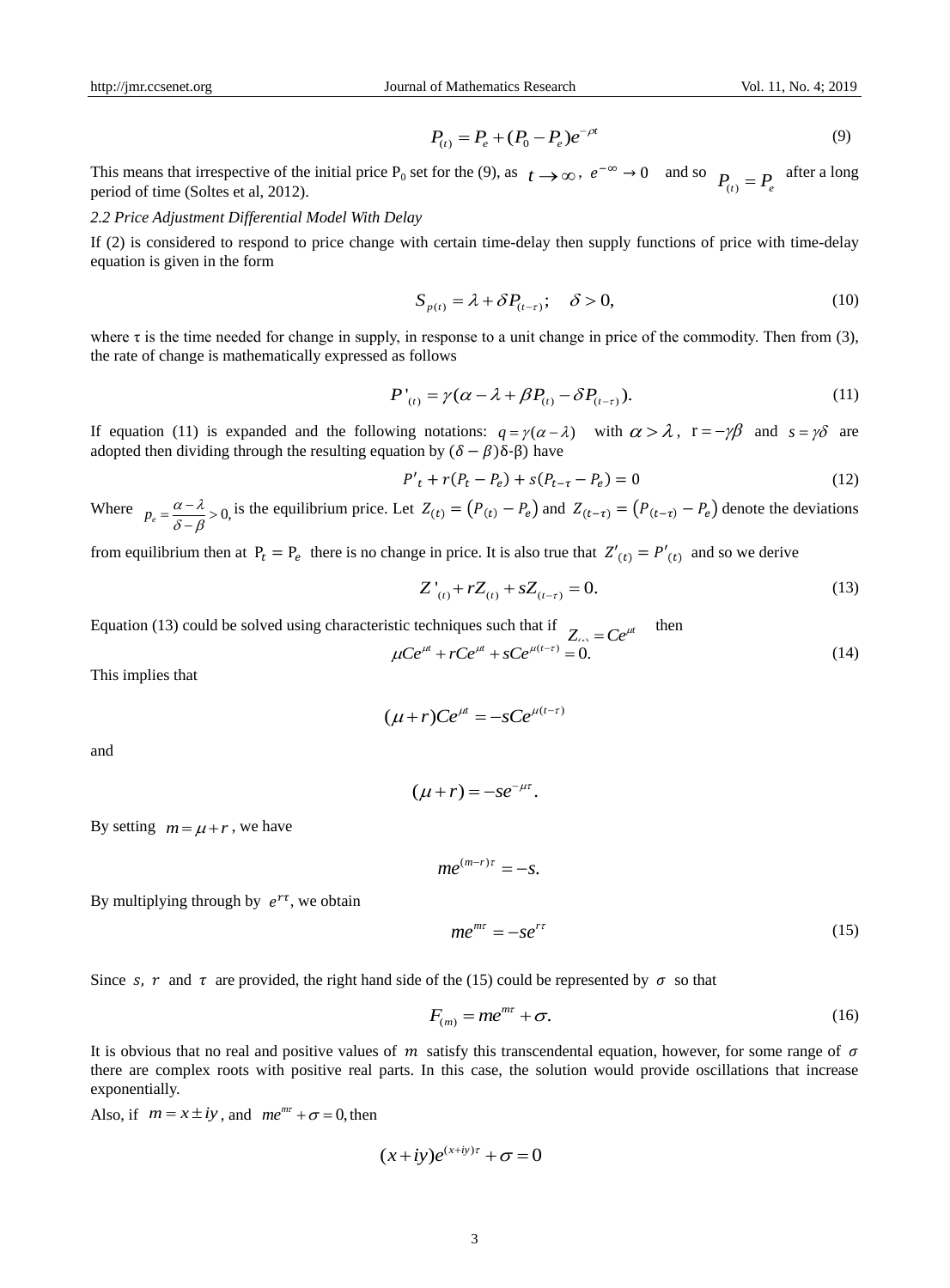For which

$$
(x+iy)e^{iy\tau} = -\sigma e^{-x\tau}
$$

or

$$
(x+iy)(\cos(y\tau)+i\sin(y\tau))=-\sigma e^{-x\tau}.
$$

Then the following equations are obtained:

$$
x\cos(y\tau) - y\sin(y\tau) = -\sigma e^{-x\tau}
$$
\n(17)

and

$$
y\cos(y\tau) + x\sin(y\tau) = 0\tag{18}
$$

From (18), 
$$
x = -y \cot(y\tau)
$$
,  $y \neq 0$  and we notice that  
\n
$$
\lim_{y \to 0} -y \cot(y\tau) = \lim_{y \to 0} \frac{-y\tau \cos(y\tau)}{\tau \sin(y\tau)}
$$
\n
$$
= \lim_{y \to 0} \left( \frac{-\cos(y\tau)}{\tau} \right) \lim_{y \to 0} \left( \frac{y\tau}{\sin(y\tau)} \right)
$$
\n
$$
= \frac{-1}{\tau}.
$$

Now, if  $x \to \frac{-1}{\tau}$ ,  $as, y \to 0$  and (17) and (18) are satisfied by  $(x, y) = \left(\frac{-1}{\tau}, 0\right)$  then  $\sigma = \frac{1}{\tau e}$ . Therefore, a particular  $=\left(\frac{-1}{\tau},0\right)$  then  $\sigma = \frac{1}{\tau e}$ .

solution of (13) in terms of price at  $t = \tau = 0$  is given by

$$
P_{(t)} = P_e + \frac{1}{2}(P_0 - P_e)e^{-\mu t} + \frac{1}{2}(P_0 - P_e)e^{-\mu(t-\tau)},
$$
\n(19)

where  $\mu = \left(\frac{1+\tau r}{\tau}\right)$  and (19) will also move to equilibrium irrespective of the initial price of the commodity. However,  $=\frac{1+}{1}$ 

the movement would be controlled by the delay parameter  $\tau$  in the system (Soltes et al, 2012; Falbo, 1995).

## **3. Results and Discussion**

The results of the paper are now presented using same parameter values for both the differential and the delay differential price adjustment models (9) and (19) respectively, to simulate the equilibrium prices when the systems are in their stable states using MatLab.

## *3.1 Equilibrium Price Set Between the Initial Prices*

The equilibrium prices are fixed at GHS 0.60 and GHS 0.65, in between the initial prices of GHS 1.70 and GHS 0.20 respectively. The price adjustment models are numerically run for both delay differential and differential systems and we had the following results.

#### **Delay-Differential Models:**

The time-delays are set at 1:00 and 0.20 at different occasions and then defined the equilibrium prices at stated earlier. The delay differential model was run numerically and following two graphical results obtained.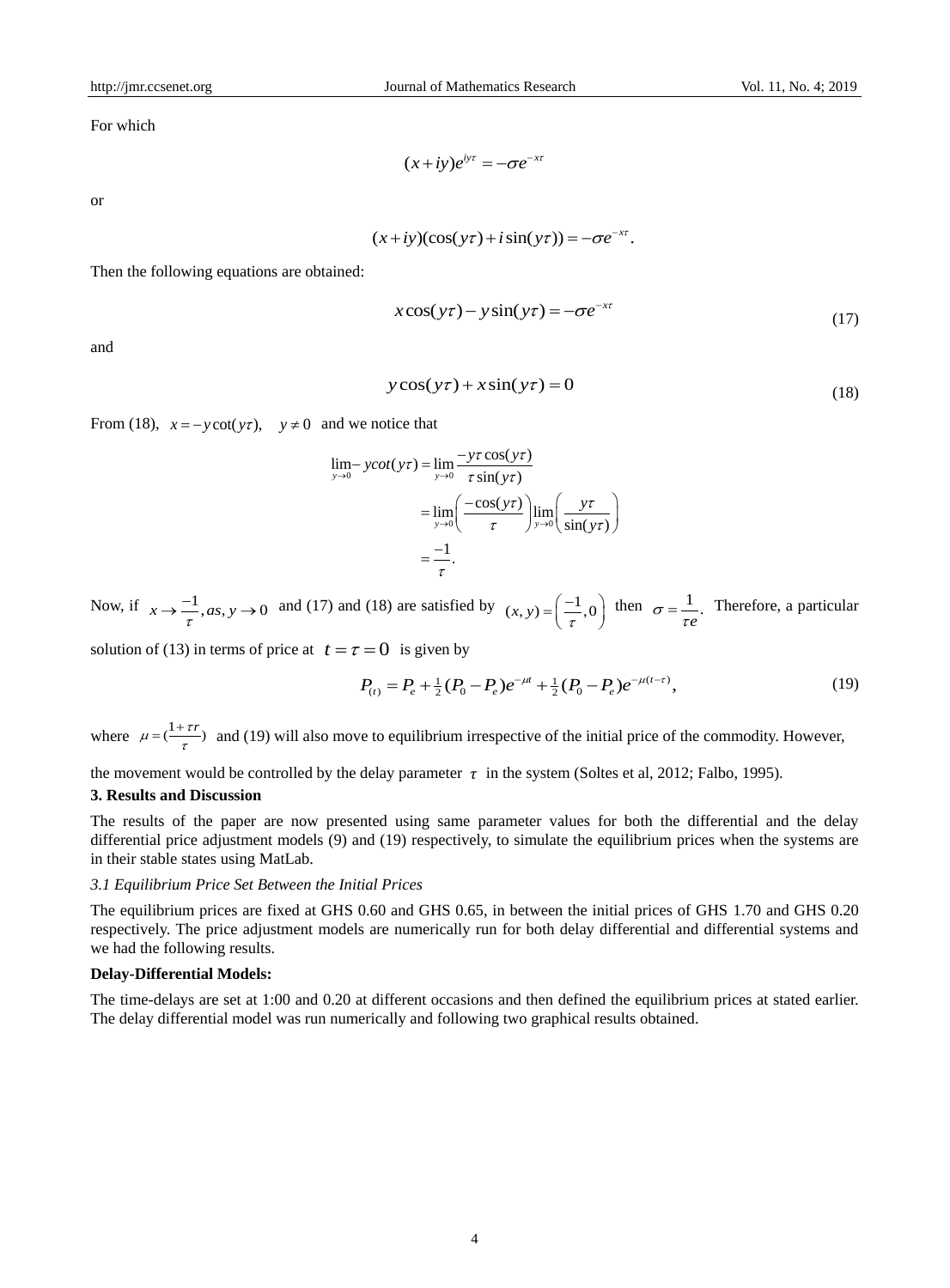

Figure 1. For delay of 1.00 and System Defined Equilibria of GHS 0.60 and GHS 0.65

In Figure 1, when the initial prices were fixed at GHS 0.20, GHS 1.70 and the equilibrium also at GHS 0.60 GHS 0.65 respectively, the current price started rising far above the initial prices due to the delay (1.00) incorporated in the model, then at point in time began decreasing to settle at equilibria defined above.



Figure 2. For a delay of 0.20 and System Defined Equilibria of GHS 0.60 and GHS 0.65

From Figure 2, the current price initiated upward movement due to the time delay value of 0.02, then suddenly turned, decreasing towards equilibrium prices of GHS 0.65 and GHS 0.60.

## **Differential Models:**

The differential model was also run numerically using the system defined equilibrium prices of GHS 0.60 and GHS 0.65 and we obtained results as appeared in Figure 3.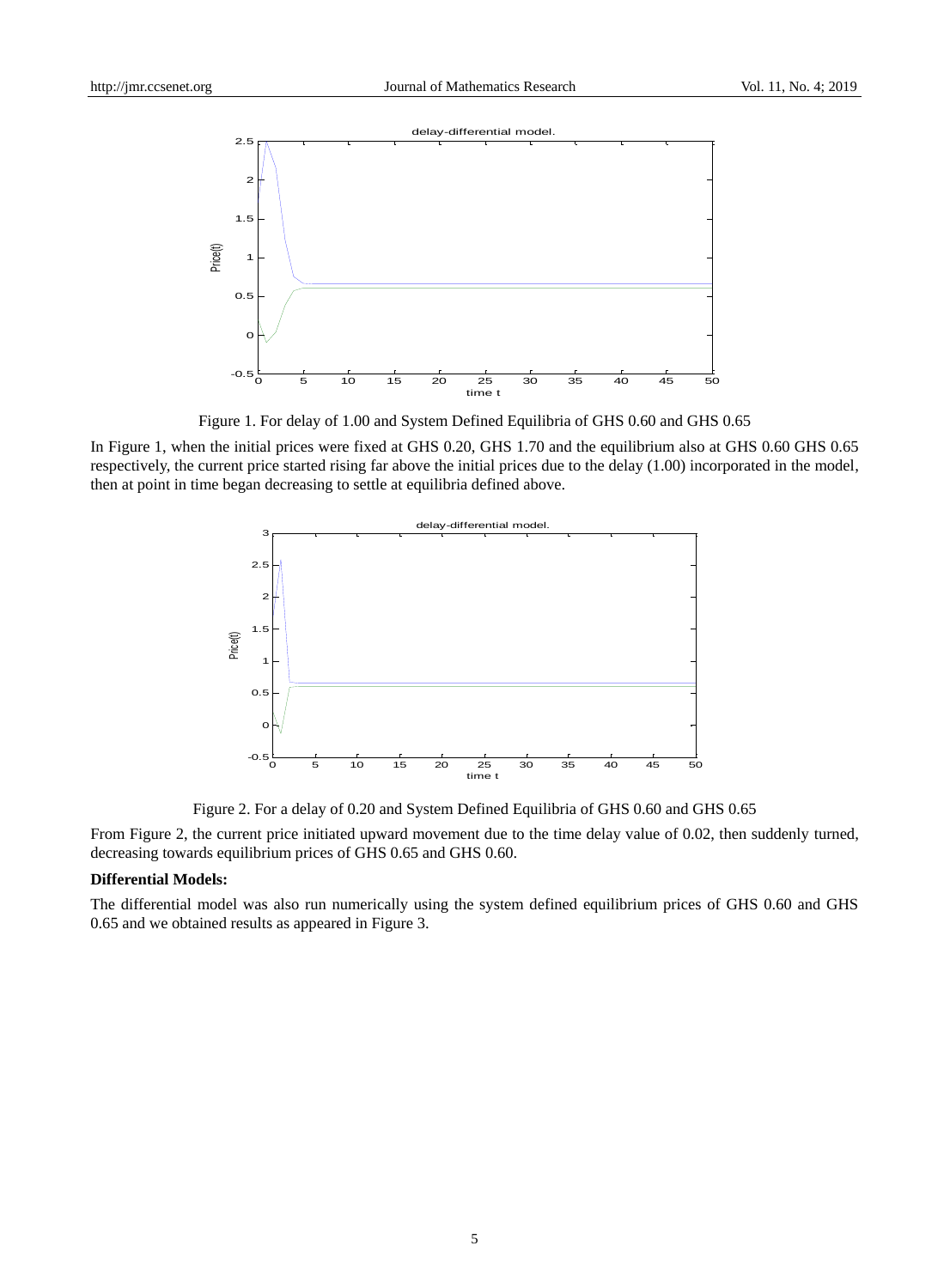

Figure 3. System Defined Equilibria of GHS 0.60 and GHS 0.65

It is observed in Figure 3, that the current price moved monotonically to the system defined equilibrium prices of GHS 0.65 and GHS 0.60 from the initial prices of GHS 1.70 and GHS 0.20 respectively.

#### *3.2 Equilibrium Price Set Beyond the Initial Prices*

The equilibrium price is now fixed above the initial prices at GHS 23.0, whilst the initial prices of the commodity maintained at GHS 0.20 and GHS 1.70. The system was run numerically and the following graphical representations obtained for both delay differential and differential models.

## **Delay-Differential Models:**

The parameter values are run for the delay-differential price adjustment model with differential time-delay values but at same system defined equilibrium prices GHS 2.30 and we had the results as shown in Figures 4 and 5.



Figure 4. For a delay of 1.00 and System Defined Equilibrium of GHS 2.30

In Figure 4, when only one equilibrium price was set at GHS 2.30, above the initial prices of GHS 0.20 and GHS 1.70, the oscillatory behavoiur of the delay price function did not change because of the time-delay value of 1.00. At different initial prices, the current price moved upwards and then with time settled at equilibrium price of GHS 2.30 defined for the system.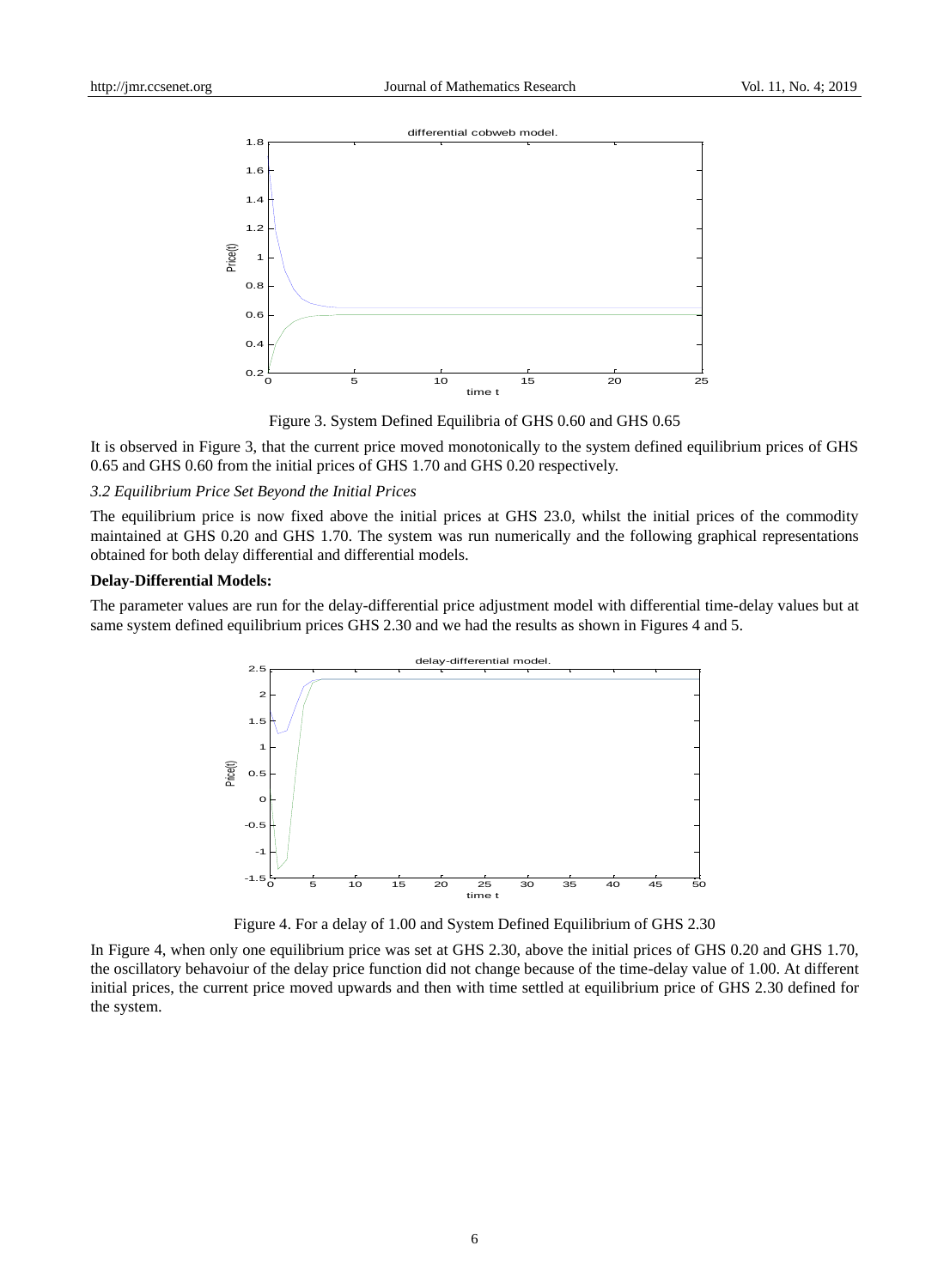

Figure 5. For a delay of 0.2 and System Defined Equilibrium of GHS 2.30

In Figure 5, it is also observed that at common defined equilibrium price of GHS 2.30 and time-delay of 0.2, the current price converged to the equilibrium point of GHS 2.30, when the system was fixed with initial prices of GHS 0.20 and GHS1.70.

#### **Differential Models:**

For common system defined equilibrium price of GHS 2.30, the numerical results of the differential price adjustment model also provided the results as follows.



Figure 6. System Defined Equilibria of GHS 2.30

From Figure 6, it is deduced that whenever the defined equilibrium price point of differential model is set beyond the initial prices, the current price will also move towards it.

## **4. Conclusion**

This paper studies the dynamics of stability states of price adjustment differential equations with and without delay parameter using characteristic equation techniques. The states of stability of the two models were simulated using their particular solutions with inputs from same source.

It was found that irrespective of initial prices set for the commodity, the current price for the differential models will always have the propensity to move monotonically to the equilibrium prices defined for the system.

On the other hand, the current price for the delay- differential models tends to oscillate and move away from the initial price due to the delay associated with the supply, then with time decreases and turns towards to the defined system equilibrium prices.

The current prices in the delay-differential models are not predictable at the initial stages due the time-delay parameters associated with them. However, the current prices of differential models without delay could be predicted as such models do not oscillate and converge monotonically to the equilibrium price points defined to be operated by the system.